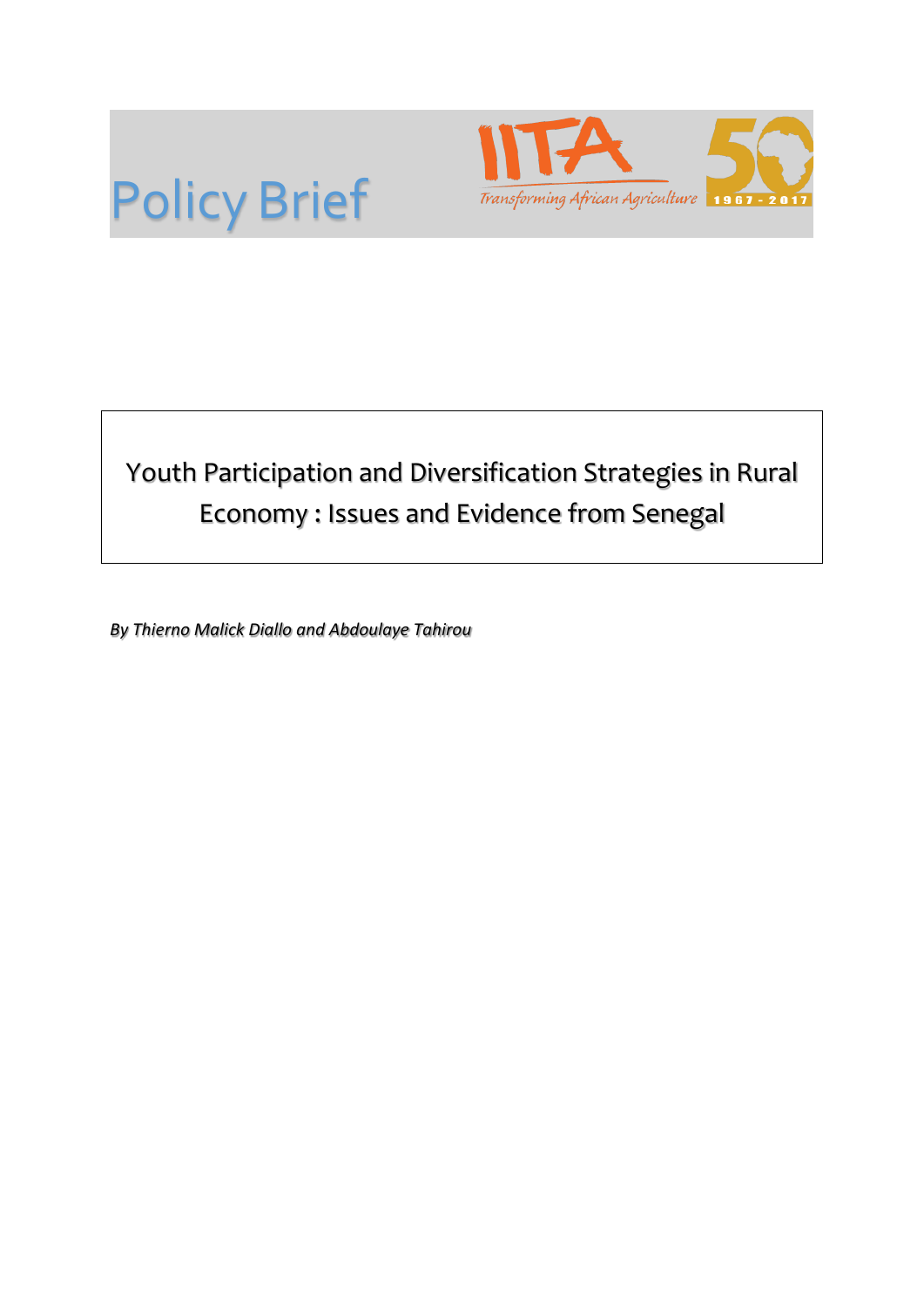## Youth unemployment issue in Senegal: a short overview

Youth unemployment issue has attracted considerable interest among policymakers in Senegal. According to the last general population and housing census, Senegal has a predominantly young and rural population where 60 per cent of the country's population is under the age of 24, and 55 per cent lives in rural areas. However, the country is yet to fully benefit from its demographic dividend as youth involvement in economic activities remains relatively low.

The graph, which is constructed using data from ILOSTAT database, shows that 63 per cent of young females and 29% of young males are not in employment, education or training. This situation indicates that many youth are out of school and out of work in Senegal.



**Sources**: Authors own from ILOSTAT database

In this context, given the importance of youth employment in the economic development process, promoting their participation in farm and non-farm activities is crucial to ensure inclusive and sustainable growth

Rural youth profile: who are the rural youth and what constraints do they face?

Table 1 describes rural youth profile based on their individual, household and community characteristics. Results indicate that rural youth have low level of education. Indeed, 72 per cent of rural youth are uneducated. Only 14 per cent have completed the primary and secondary levels of education, respectively, while university graduates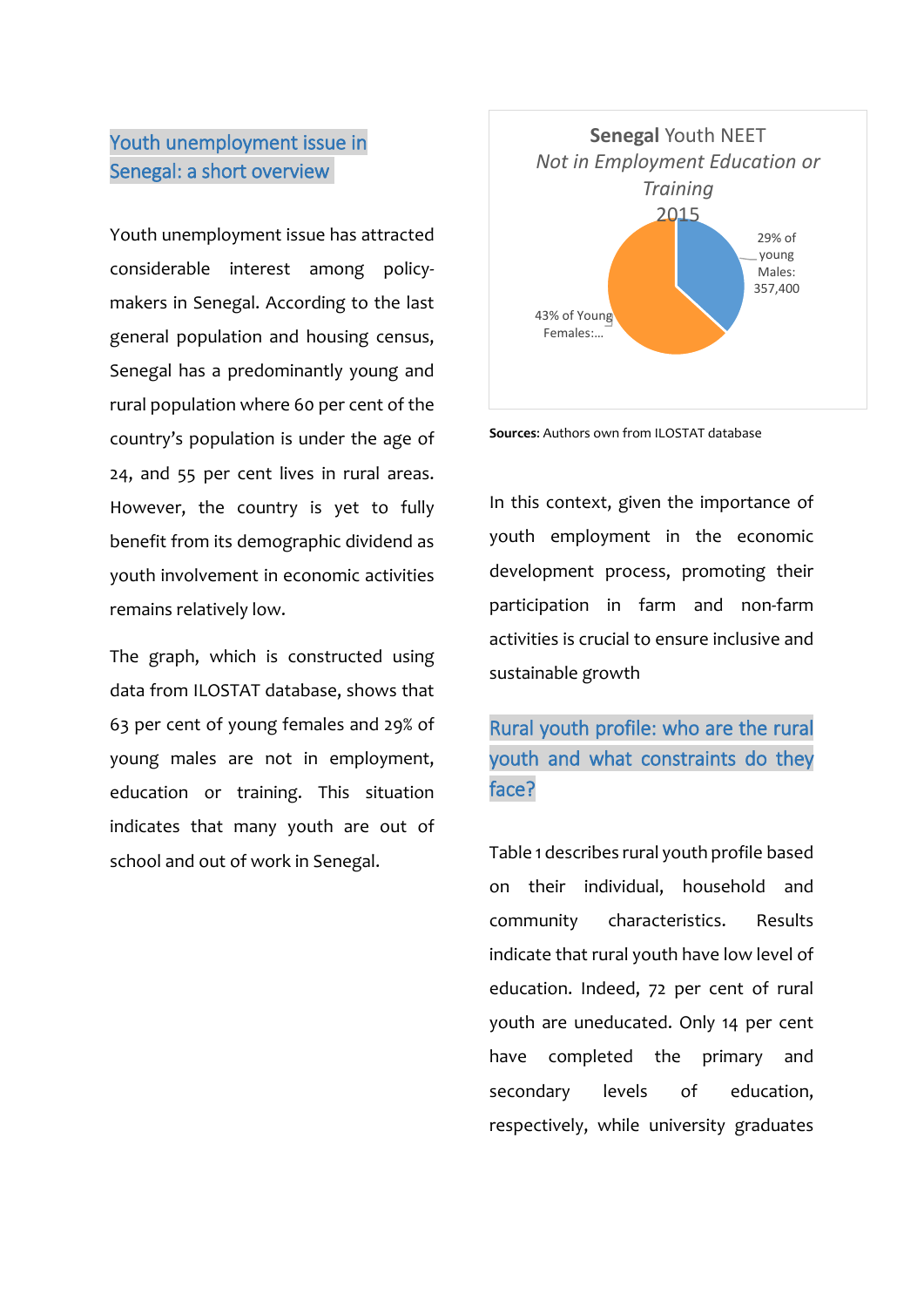constitute less than 1 per cent of the sample.

**Table 1.** Rural youth characteristics

| Characteristics                    | Mean    |  |
|------------------------------------|---------|--|
| Individual characteristics         |         |  |
| Education                          |         |  |
| None $(=1)$                        | .7181   |  |
| Primary education $(=1)$           | .1410   |  |
| Secondary education (=1)           | .1372   |  |
| Tertiary education $(=1)$          | .0035   |  |
| Household characteristics          |         |  |
| Household size                     | 13.59   |  |
| Economic dependency ratio          | 1.09    |  |
| Farm household (=1)                | .8182   |  |
| Farmland size (in ha)              | 1319.40 |  |
| <b>Community characteristics</b>   |         |  |
| Access to all-weather roads $(=1)$ | .0454   |  |
| Access to food markets $(=1)$      | .0590   |  |

 **Sources:** Authors own from the Poverty Monitoring survey

Rural youth live also in large households with an average size of 13 members. The economic dependency ratio, which is defined as the ratio of family members below age 15 and above age 64 to total working age population, is 1.09. This implies that for every 10 workers there are 11 people not of working age in the households. In addition, over 80 per cent of rural youth live in farm households<sup>[1](#page-2-0)</sup>, with an average cultivated area of 1319 hectares. Table 1 also reveals that most rural youth have limited access to basic

infrastructure needed to expand their activities. In fact, only 4 per cent of rural youth live in communities with access to all-weather roads, and the proportion of rural youth living in communities with access to food markets does not exceed 6 per cent.

It emerges from table 1 that most of rural youth have low level of education and belong to large-size farm households, characterized by a high economic dependency ratio and most of them have limited access to basic infrastructure needed to develop the farm and non-farm sector.

#### Youth labor market outcomes in rural Senegal : Non-fam activities main source of income for rural youth

To investigate youth labor market outcomes, four rural employment categories are identified: farm and nonfarm wage employment, and farm and non-farm self-employment.

Table 2 shows that non-farm selfemployment emerges as the most important monthly income source for rural youth in Senegal (115 215 CFA),

<span id="page-2-0"></span> $1$  In this context, a farm household refers to a household having practiced agriculture during the last agricultural year.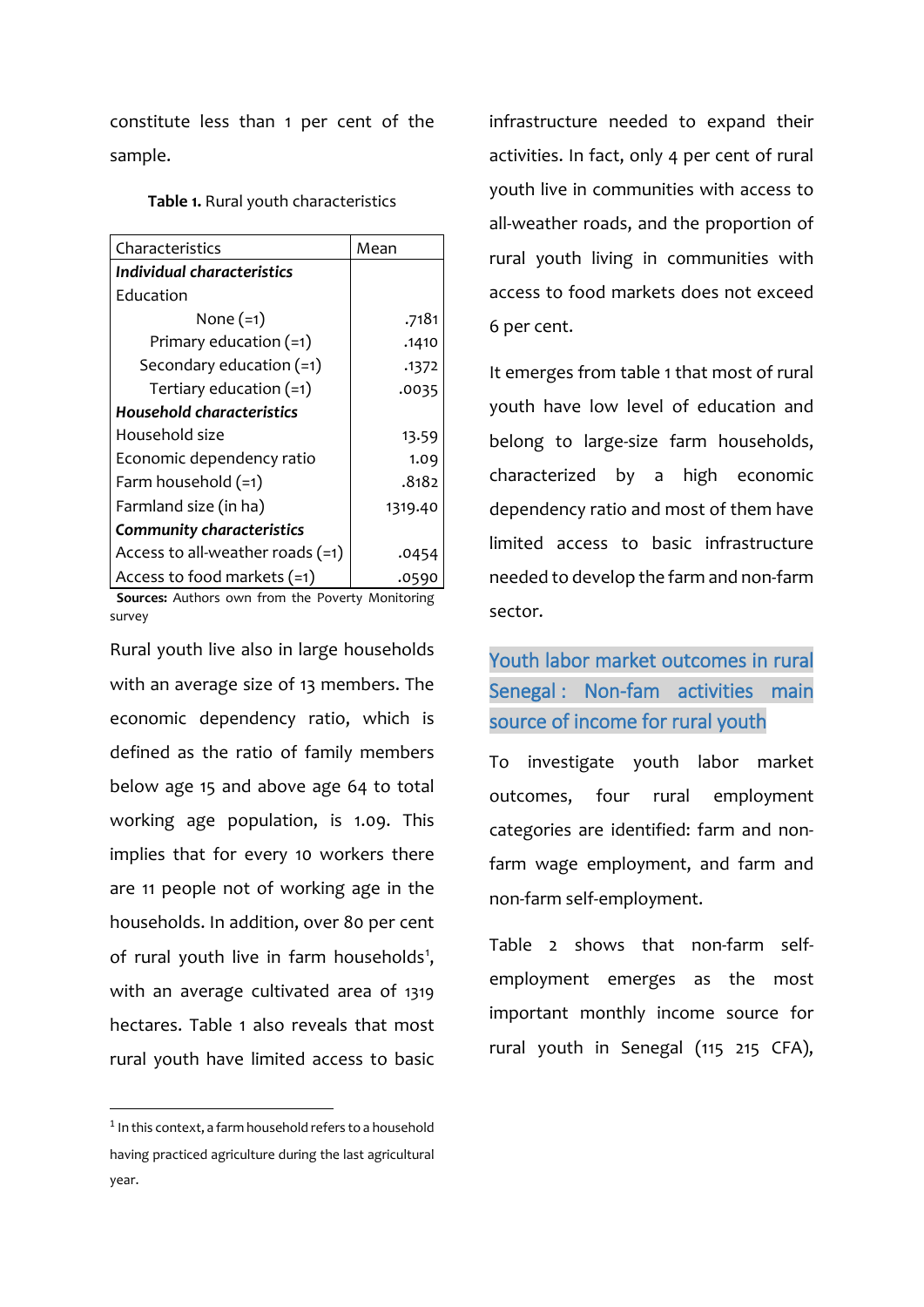followed by non-farm wage employment (77 537 CFA). Farm activities provide the lowest earnings. In fact, young people earn 41 113 CFA and 30 912 CFA from farm wage employment and farm selfemployment, respectively. These results indicate that rural youth derive a large part of their income from non-farm activities.

**Table 2**. Monthly income generation (in CFA)

| Income source              | Mean   |
|----------------------------|--------|
| <b>Farm activities</b>     |        |
| Farm wage employment       | 41113  |
| Farm self-employment       | 30912  |
| <b>Non-farm activities</b> |        |
| Non-farm wage employment   | 77537  |
| Non-farm self-employment   | 115215 |

**Sources**: Authors own from the Poverty Monitoring survey

Figure 2 graphs the rural youth income by income source and decile. Nearly 90 per cent of the average monthly income of rual youth in the lowest income decile comes from non-farm activities. The percentage of rural youth income made up of non-farm activities remains over 76 per cent up to and including the seventh decile where 77 per cent of rural youth income is made up of farm activities.

**Figure 2.** Rural youth income by income source and decile



 **Sources:** Authors own from the Poverty Monitoring survey

After the seventh decile, non-farm activities income fall to 75 per cent for the top income deciles. Hence, non-farm activities constitute by far the main source of income for rural youth in the lowest income decile, accounting for 90 per cent of the average monthly income, as well as for those in the highest income decile, representing up to 75 per cent of the average monthly income.

## Adopting diversification strategies: a way to promote sustainable incomes for youth rural

Table 3 reports the estimated impact of adoption of diversification strategies on rural youth income under the actual and counterfactual conditions.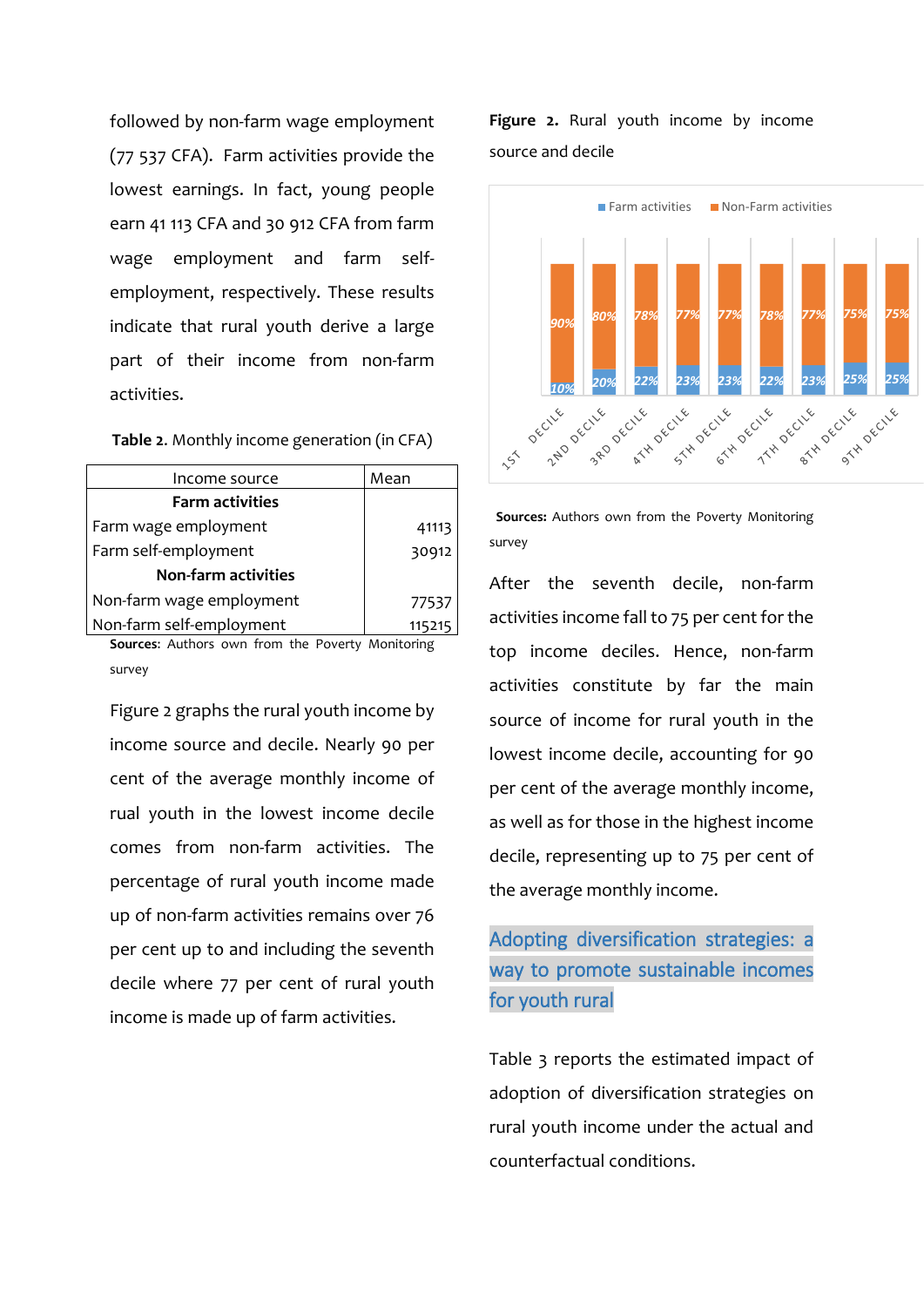A simple comparison shows that the group of rural youth that diversified their activities earn, on average, 48 per cent more than their counterparts that did not diversify (cells (a) and (b)). However, the observed differences in the average monthly income between the two groups can be misleading simply because it does not take into account the unobserved factors that may have affected rural youth income. The last column of Table 3 presents the average treatment effect on the treated (ATT) and the average effect of the treatment on the untreated (ATU). The results indicate that the average monthly income of diversified youth is statistically higher than had they not been diversified their activities. Diversification strategies on average result in a 19 per cent increase in income. Similarly, if the group of rural youth that did not diversify had diversified, the mean effect would be an increase in monthly income of 218 per cent. Findings also reveal that the transitional heterogeneity effect is negative, that is, rural youth that did not diversify would have earned higher income than those rural youth that diversified in the counterfactual case.

**Table 3.** Conditional Expectations, Treatment and Heterogeneity Effects<sup>a</sup>.

|                                                            | Decision             |                      |           |  |
|------------------------------------------------------------|----------------------|----------------------|-----------|--|
|                                                            | stage                |                      |           |  |
|                                                            | Tο                   | Not to               | Treatment |  |
|                                                            | diversify            | diversify            | effect    |  |
|                                                            |                      |                      |           |  |
| Youth that                                                 |                      |                      |           |  |
| diversified                                                | a) 10.05             | $c)$ 9.86            | ATT 0.19  |  |
|                                                            | (0.0208)             | (0.0161)             | (0.0074)  |  |
| Youth that did                                             |                      |                      |           |  |
| not diversified                                            | $d)$ 11.75           | b)9.57               | ATU 2.18  |  |
|                                                            | (0.0053)             | (0.0042)             | (0.0015)  |  |
| Heterogeneity                                              |                      |                      |           |  |
| effects                                                    | BH <sub>1</sub> -1.7 | BH <sub>2</sub> 0.29 | TH -1.99  |  |
| Asterisks ***, **, and * indicate statistical significance |                      |                      |           |  |

at the 1%, 5%, and 10% levels, respectively. Standard Errors in parenthesis. **Sources**: Authors own from the Poverty Monitoring survey

# Conclusions and implications for policy

Based on these findings, the policy challenge is to lift constraints that rural youth encounter and make the diversification strategies successful. In this respect, policy-makers and donors interested in improving rural youth outcomes should:

- 1. Adopt a comprehensive vision of rural economy in that there are strong synergies between the farm and non-farm sectors.
- 2. Implement policies that will help in increasing rural youth human capital. The education level of rural youth is low and those with